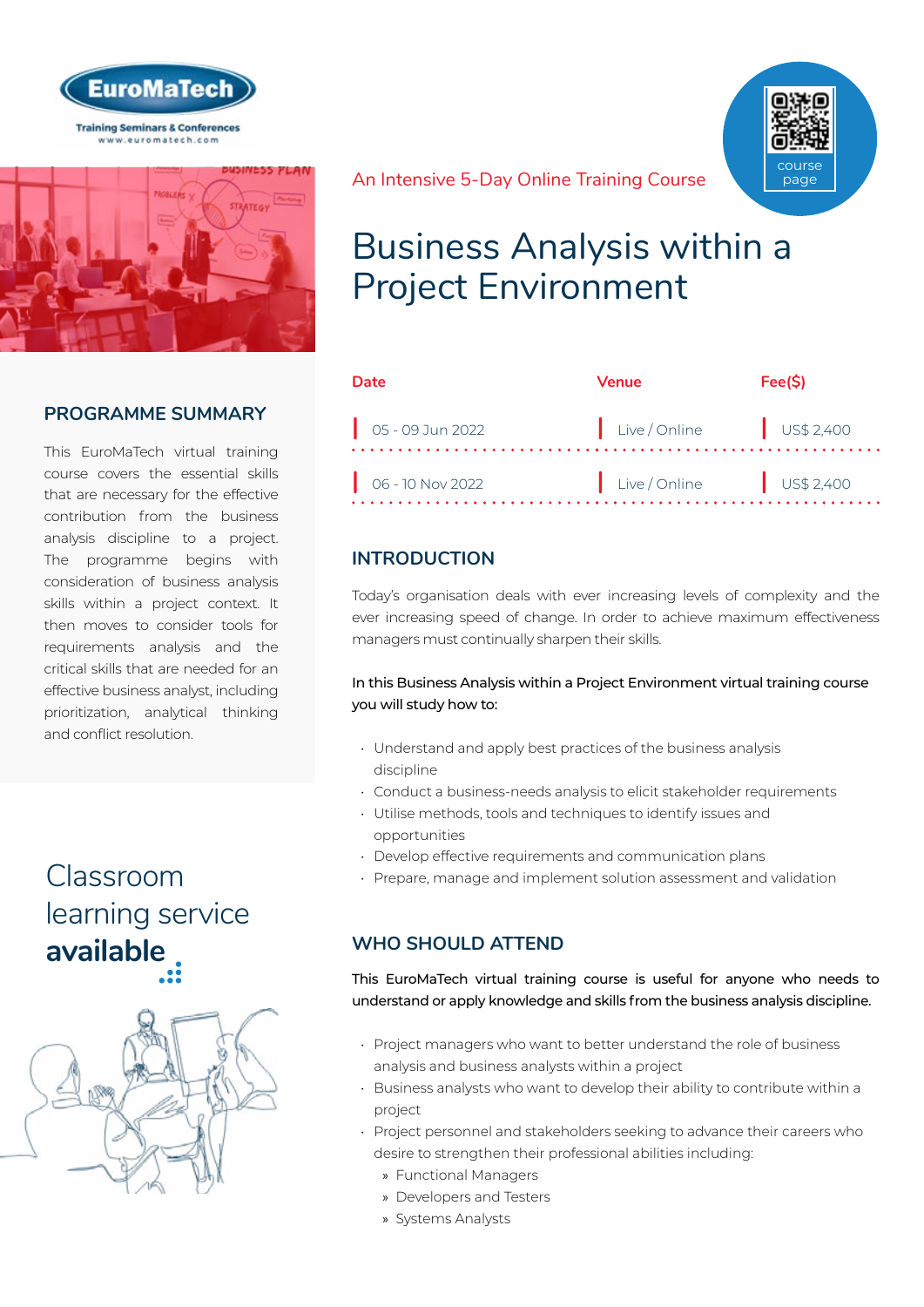#### **TRAINING METHODOLOGY**

Participants will learn by active application of methods, tools and techniques presented throughout the Business Analysis within a Project Environment virtual training course. The sessions contain focused input from the virtual training course leader, combined with practical sessions enabling delegates to apply the methods and tools to exercises and case studies drawn from a range of industries. The EuroMaTech virtual training course caters for different learning style preferences through group work; individual work, participant discussion, facilitator interaction and self reflection.

#### **In-house Training**

EuroMaTech is capable of conducting this training programme exclusively for your delegates. Please e-mail us on inhouse@euromatech.ae for further information and/or to receive a comprehensive proposal.

#### **PROGRAMME OBJECTIVES**

- Understand how a business analyst acts as an intermediary managing the interests and needs of both the business / project management and IT communities
- Learn how to use a systematic approach based on "A Guide to the Business Analysis Body of Knowledge® (BABOK® Guide)" Version 2.0 and "A Guide to the Project Management Body of Knowledge (PMBOK® Guide)" 5th Edition
- Understand and apply the systematic framework for conducting business analysis activities through the phases of the business analysis life cycle
- Provide best practices and theory with practical tools and techniques that can be applied immediately in your own organisation

# **QUALITY CERTIFICATIONS & ACCREDITATIONS**





EuroMaTech has been reviewed and approved as a provider of project management training by the Project Management Institute (PMI)

Participants attending this training session are entitled to receive: **25 Professional Development Unit (PDUs)**

The PMI logo is a registered mark of the Project Management Institute, Inc.

#### **Participants attending this training session are entitled to receive:**



**IIBA® 25 Professional Development Hours for initial certification, or IIBA® 25 Continuing Development Units for recertification.**

EuroMaTech, as an Endorsed Education Provider (EEPTM), is approved by IIBA® to offer Business Analysis training programmes in alignment with the BABOK® V3.0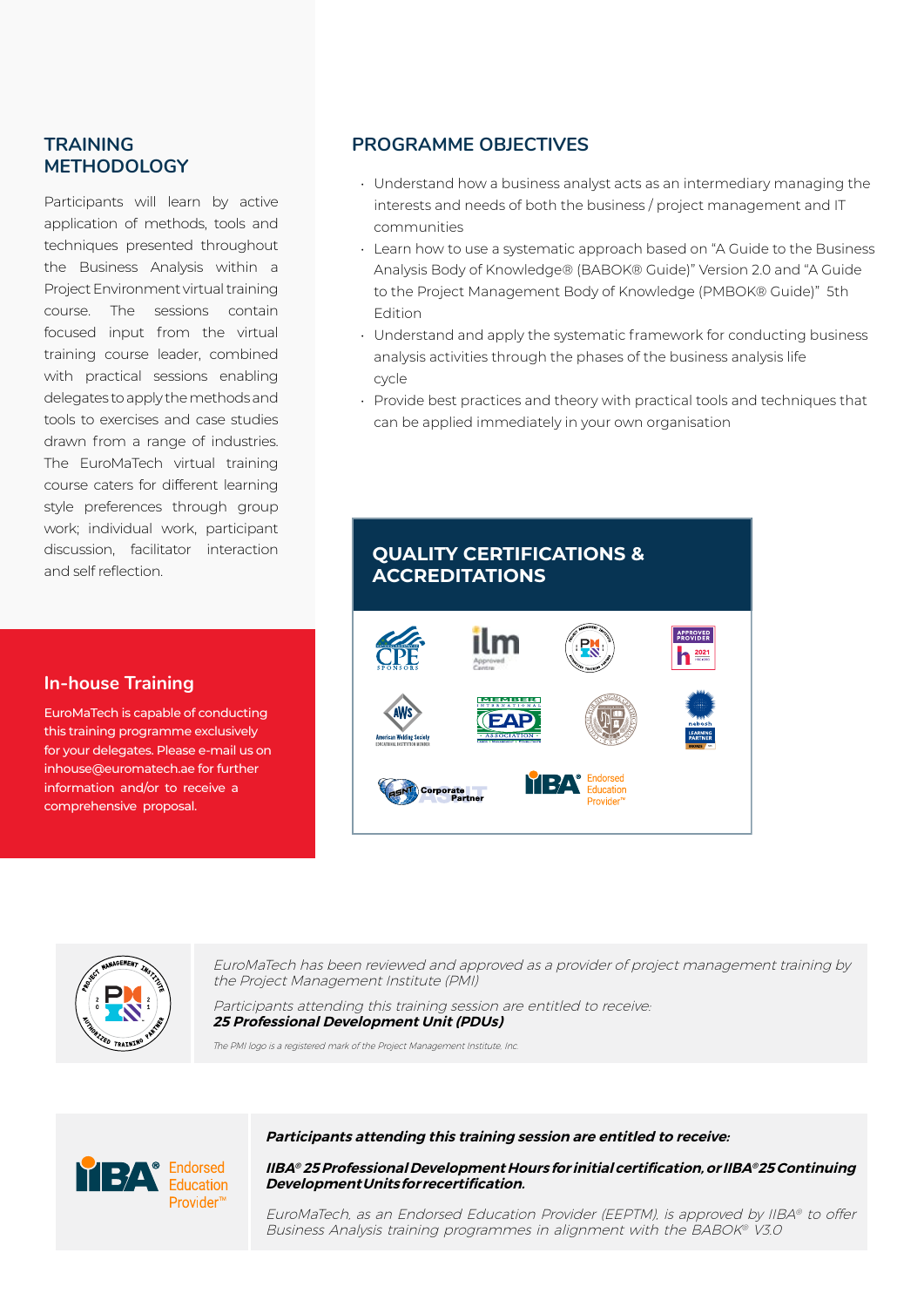# **COURSE OUTLINE**



## **Day 3**

#### Enterprise Analysis & Requirements Analysis

- Identify and define why organisational change is required
- Identifying Needs for New Capabilities
- Defining solution scope and prepare the business case
- Does the Business Case justify investment required to deliver proposed solution
- Prioritizing and Organizing Requirements
- Specifying and Modelling Requirements
- Defining Assumptions and **Constraints**
- Verifying and Validating Requirements
- Solution Assessment & Validation

# **Day 1**

#### Business Analysis Planning & Monitoring

- Business Analysis and Project Management contexts
- Key Concepts and Knowledge Areas
- Introduction to Tasks and **Techniques**
- Sources of Business Analysis Information
- Business Analysis as part of a Project Plan
- Identify, analyse and communicate with relevant Project **Stakeholders**
- Determining activities, deliverables, resources and measures
- Define how to approve requirements and manage scope changes
- How to track, assess, and report on the quality of work

# **Day 4**

#### Developing Business Analysis and Project Capabilities

- Analytical Thinking and Problem Solving
- Behavioural Characteristics
- Business Knowledge
- Communication Skills
- Interaction and Conflict Resolution Skills
- Risk, responsibility, and skills analyses
- Time Management
- Case Study

# **Day 2**

#### Requirements Elicitation Management & Communication

- How to ensure requirements are clear, correct and consistent
- How to draw information out of stakeholders
- Recording and confirming the information provided by stakeholders
- Managing Stakeholder Consensus for Scope & Requirements
- Manage objectives, requirements, deliverables, & components relationships
- Manage post-implementation knowledge of requirements
- Ensure requirements are understood, and usable, by stakeholders
- Managing productive workshops and making effective presentations

# **Day 5**

#### Business Analysis and Project Management

- Project Scope, Schedule and Metrics
- Team Development
- Power and Influence
- Business Analysis in a Project Environment
- Personal Planning
- Commitment to Action





**Email Address:** info@euromatech.ae

**Website:** www.euromatech.com